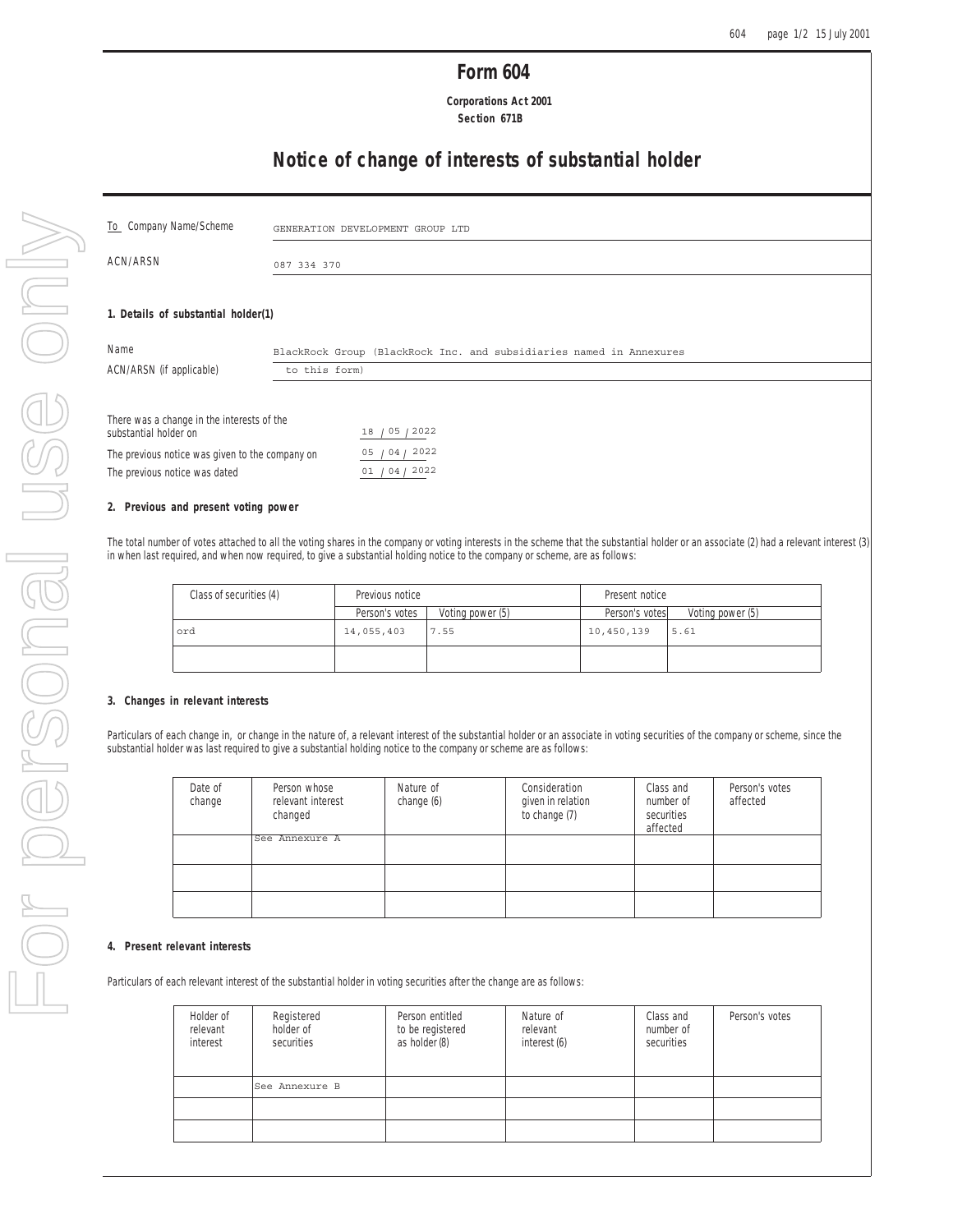05 /2022

### **5. Changes in association**

The persons who have become associates (2) of, ceased to be associates of, or have changed the nature of their association (9) with, the substantial holder in relation to voting interests in the company or scheme are as follows:

| Name and ACN/ARSN (if applicable) | Nature of association |
|-----------------------------------|-----------------------|
|                                   |                       |
|                                   |                       |

## **6. Addresses**

The addresses of persons named in this form are as follows:

| Name       | Address |
|------------|---------|
| Annexure C |         |
|            |         |

## **Signature**

| print name Maria Tricarico | Capacity *Authorised Signatory |
|----------------------------|--------------------------------|
|----------------------------|--------------------------------|

**sign here** date 20 /

\* At a meeting of the Board on 22 November 2013, the Directors resolved to approve the delegation of the preparation and lodgement of substantial shareholder notices on behalf of BlackRock Investment Management (Australia) Limited.

#### **DIRECTIONS**

- (1) If there are a number of substantial holders with similar or related relevant interests (eg. a corporation and its related corporations, or the manager and trustee of an equity trust), the names could be included in an annexure to the form. If the relevant interests of a group of persons are essentially similar, they may be referred to throughout the form as a specifically named group if the membership of each group, with the names and addresses of members is clearly set out in paragraph 6 of the form.
- (2) See the definition of "associate" in section 9 of the Corporations Act 2001.
- (3) See the definition of "relevant interest" in sections 608 and 671B(7) of the Corporations Act 2001.
- (4) The voting shares of a company constitute one class unless divided into separate classes.
- (5) The person's votes divided by the total votes in the body corporate or scheme multiplied by 100.
- (6) Include details of:
	- (a) any relevant agreement or other circumstances because of which the change in relevant interest occurred. If subsection 671B(4) applies, a copy of any document setting out the terms of any relevant agreement, and a statement by the person giving full and accurate details of any contract, scheme or arrangement, must accompany this form, together with a written statement certifying this contract, scheme or arrangement; and
	- (b) any qualification of the power of a person to exercise, control the exercise of, or influence the exercise of, the voting powers or disposal of the securities to which the relevant interest relates (indicating clearly the particular securities to which the qualification applies).

See the definition of "relevant agreement" in section 9 of the Corporations Act 2001.

- (7) Details of the consideration must include any and all benefits, money and other, that any person from whom a relevant interest was acquired has, or may, becom`e entitled to receive in relation to that acquisition. Details must be included even if the benefit is conditional on the happening or not of a contingency. Details must be included of any benefit paid on behalf of the substantial holder or its associate in relation to the acquisitions, even if they are not paid directly to the person from whom the relevant interest was acquired.
- (8) If the substantial holder is unable to determine the identity of the person (eg. if the relevant interest arises because of an option) write "unknown".
- (9) Give details, if appropriate, of the present association and any change in that association since the last substantial holding notice.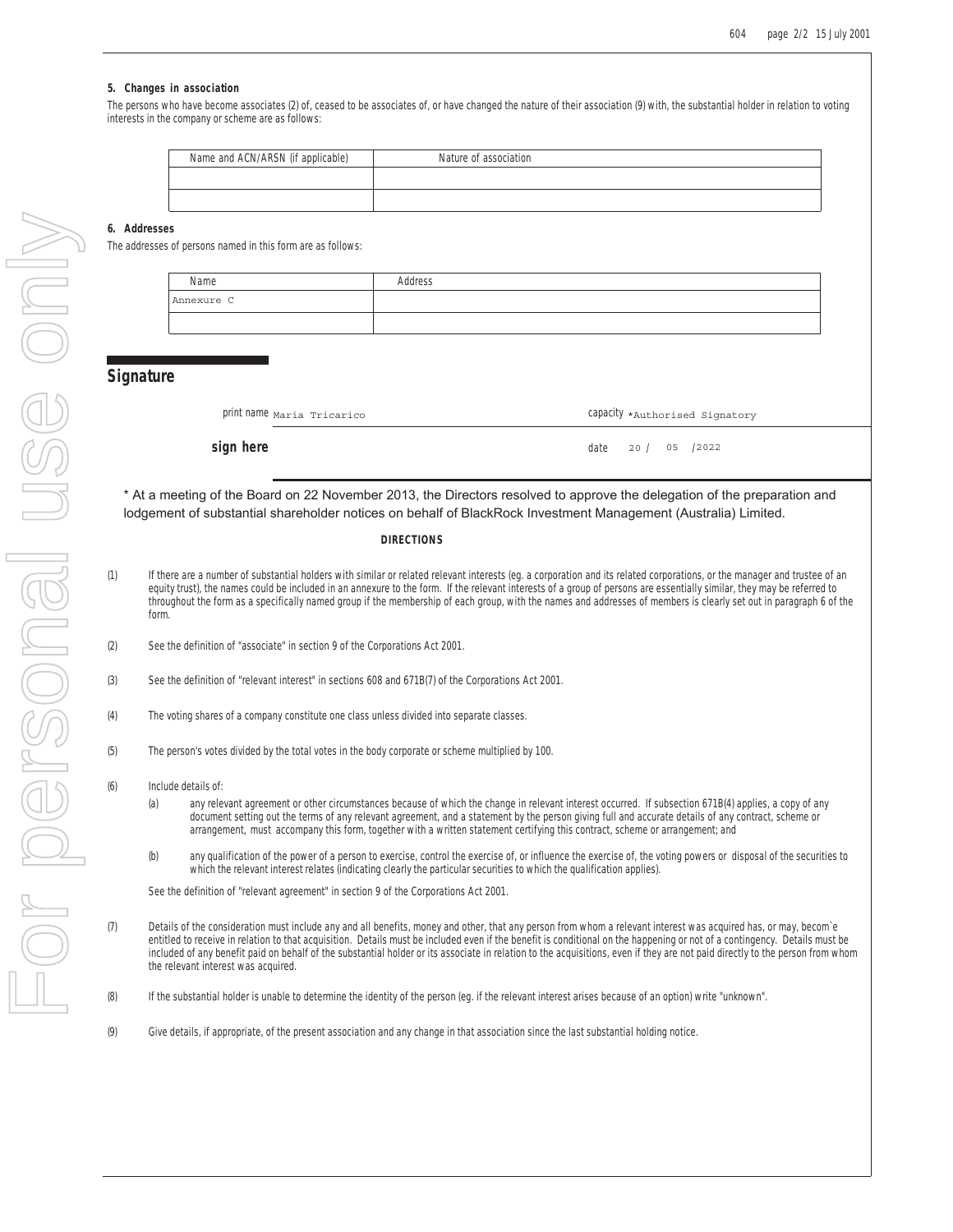This is Annexure A of 1 page referred to in form 604 Notice of change of interests of substantial shareholder

## **5. Consideration**

|                             | 20-May-22 |
|-----------------------------|-----------|
| <b>Maria Tricarico,</b>     | Date      |
| <b>Authorised Signatory</b> |           |

|                    | <b>GENERATION DEVELOPMENT GROUP LIMITED (GDG)</b> |                                                               |                                                                            |                   |            |     |                                            |                         |
|--------------------|---------------------------------------------------|---------------------------------------------------------------|----------------------------------------------------------------------------|-------------------|------------|-----|--------------------------------------------|-------------------------|
|                    | Date of Change                                    | Person whose relevant interest<br>changed                     | Nature of change (6) /<br>Consideration given in relation to<br>change (7) |                   | <b>CCY</b> |     | Class and number of<br>securities affected | Person's votes affected |
|                    | 18-May-22                                         | <b>BlackRock Investment Management</b><br>(Australia) Limited | on mkt sell                                                                | $\overline{1.30}$ | AUD        | ORD | (3,605,264)                                | (3,605,264)             |
|                    |                                                   |                                                               |                                                                            |                   |            |     |                                            |                         |
|                    |                                                   |                                                               |                                                                            |                   |            |     |                                            |                         |
|                    |                                                   |                                                               |                                                                            |                   |            |     |                                            |                         |
|                    |                                                   |                                                               |                                                                            |                   |            |     |                                            |                         |
|                    |                                                   |                                                               |                                                                            |                   |            |     |                                            |                         |
|                    |                                                   |                                                               |                                                                            |                   |            |     |                                            |                         |
|                    |                                                   |                                                               |                                                                            |                   |            |     |                                            |                         |
|                    |                                                   |                                                               |                                                                            |                   |            |     |                                            |                         |
|                    |                                                   |                                                               |                                                                            |                   |            |     |                                            |                         |
|                    |                                                   |                                                               |                                                                            |                   |            |     |                                            |                         |
|                    |                                                   |                                                               |                                                                            |                   |            |     |                                            |                         |
|                    |                                                   |                                                               |                                                                            |                   |            |     |                                            |                         |
| OD                 |                                                   |                                                               |                                                                            |                   |            |     |                                            |                         |
|                    |                                                   |                                                               |                                                                            |                   |            |     |                                            |                         |
| $\boxed{\bigcirc}$ |                                                   |                                                               |                                                                            |                   |            |     |                                            |                         |
| $\sim$             |                                                   |                                                               |                                                                            |                   |            |     |                                            |                         |
|                    |                                                   |                                                               |                                                                            |                   |            |     |                                            |                         |
|                    |                                                   |                                                               |                                                                            |                   |            |     |                                            |                         |
|                    |                                                   |                                                               |                                                                            |                   |            |     |                                            |                         |
|                    |                                                   |                                                               |                                                                            |                   |            |     |                                            |                         |
|                    |                                                   |                                                               |                                                                            |                   |            |     |                                            |                         |
|                    |                                                   |                                                               |                                                                            |                   |            |     |                                            |                         |
|                    | GDG                                               |                                                               |                                                                            |                   |            |     |                                            | page 1 of 1             |

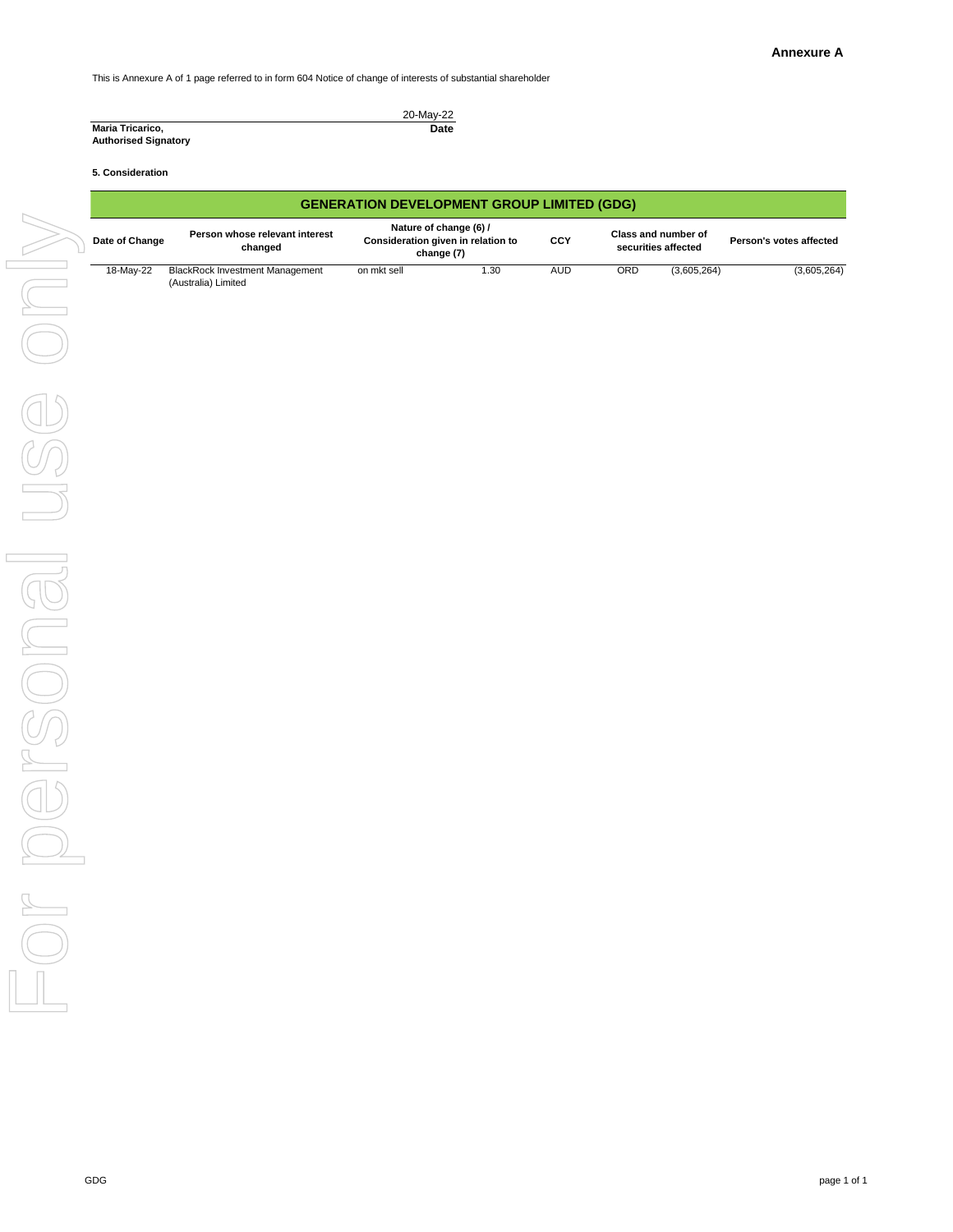# This is Annexure B of 1 page referred to in form 604 Notice of change of interests of substantial shareholder **Annexure B**

**Date**

20-May-22

| Maria Tricarico.            |  |
|-----------------------------|--|
| <b>Authorised Signatory</b> |  |

**4. Details of present registered holders**

| <b>Holder of Relevant</b><br><b>Interests</b>                    | <b>Registered Holder of</b><br><b>Securities</b>      | Person entitled to be<br>registered as holder (8) | Nature of Relevant Interest (6)                                                                                                                           |      | Class and number of<br><b>Securities</b> | Person's<br>votes | Nature of<br><b>Association</b>  |
|------------------------------------------------------------------|-------------------------------------------------------|---------------------------------------------------|-----------------------------------------------------------------------------------------------------------------------------------------------------------|------|------------------------------------------|-------------------|----------------------------------|
| BlackRock Investment                                             | JPM-JPM CHASE -<br><b>SYDNEY</b>                      |                                                   | Power to control the exercise of a right to vote attached to                                                                                              | ORD. | 9,633,052                                | 9,633,052         | Subsidiary of<br>BlackRock, Inc. |
| Management (Australia)<br>Limited                                |                                                       |                                                   | securities and/or the power to dispose of securities as<br>investment manager or trustee.                                                                 |      |                                          |                   |                                  |
| <b>BlackRock Investment</b><br>Management (Australia)<br>Limited | NAB-NATIONAL<br>AUSTRALIA BANK<br>LIMITED - MELBOURNE |                                                   | Power to control the exercise of a right to vote attached to<br>securities and/or the power to dispose of securities as<br>investment manager or trustee. | ORD. | 406,814                                  | 406.814           | Subsidiary of<br>BlackRock, Inc. |
| <b>BlackRock Investment</b><br>Management (Australia)<br>Limited | <b>UBS- UBS- ZURICH</b>                               |                                                   | Power to control the exercise of a right to vote attached to<br>securities and/or the power to dispose of securities as<br>investment manager or trustee. | ORD. | 410,273                                  | 410,273           | Subsidiary of<br>BlackRock, Inc. |